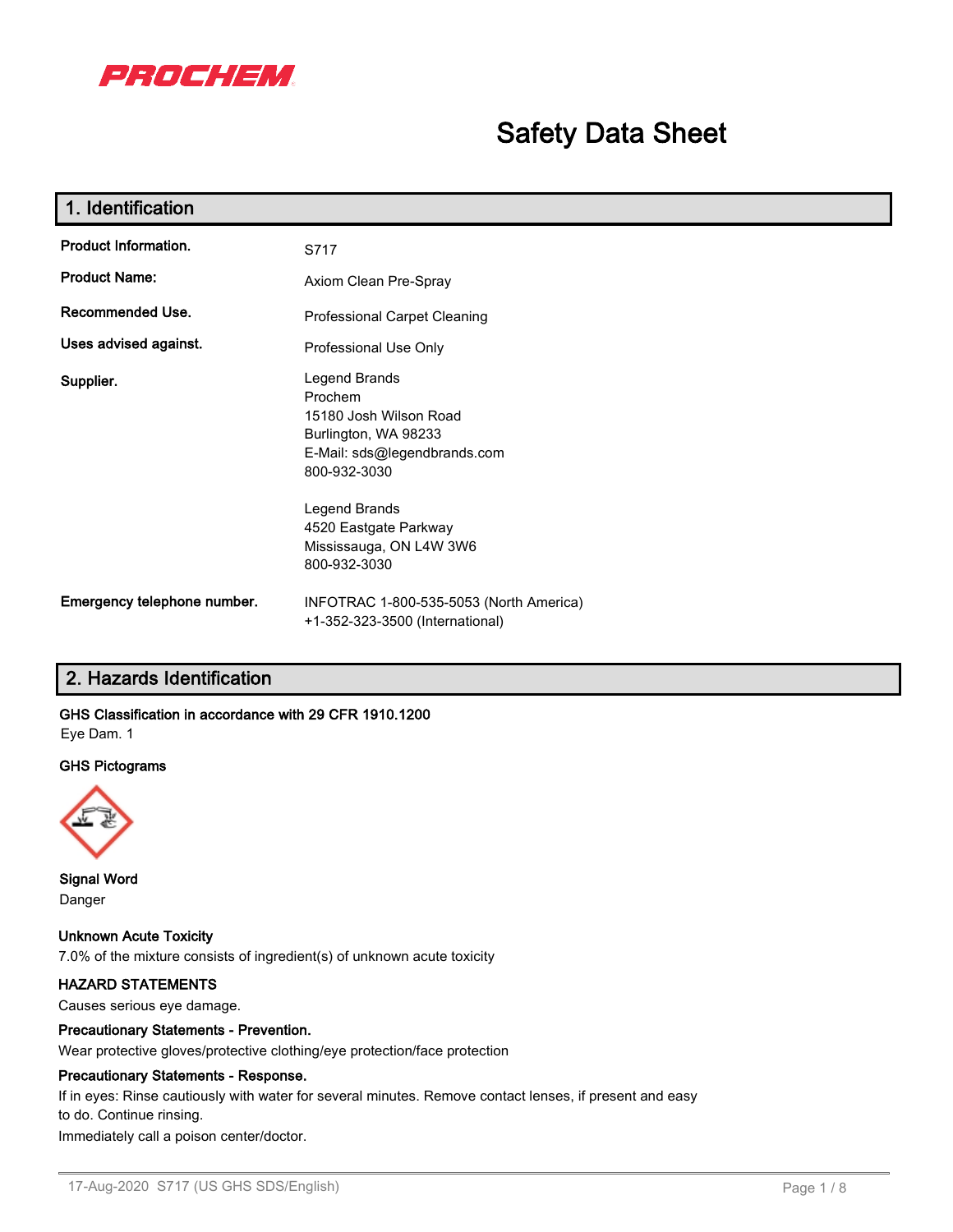# **3. Composition/Information on Ingredients**

| <b>Chemical Name</b>               | CAS-No.    | <u>Wt. %</u> |
|------------------------------------|------------|--------------|
| sodium citrate                     | 68-04-2    | $2.5 - 10$   |
| 2-(2-BUTOXYETHOXY)ETHANOL          | 112-34-5   | $2.5 - 10$   |
| Alcohols, C10-14, ethoxylated      | 66455-15-0 | $2.5 - 10$   |
| 1-OCTANESULFONIC ACID, SODIUM SALT | 5324-84-5  | $1.0 - 2.5$  |
| Ethoxylated C12-16 Alcohols        | 68551-12-2 | $0.1 - 1.0$  |
| Isopropyl alcohol                  | 67-63-0    | $0.1 - 1.0$  |
|                                    |            |              |

The exact percentage (concentration) of composition has been withheld as a trade secret.

# **4. First-aid Measures**

### **Description of first-aid measures.**

### **General advice.**

Call a physician if irritation develops or persists. When symptoms persist or in all cases of doubt seek medical advice.

### **Inhalation.**

Move to fresh air.

#### **Skin contact.**

Wash off immediately with soap and plenty of water. Remove all contaminated clothes and shoes.

### **Eye contact.**

Rinse thoroughly with plenty of water for at least 15 minutes and consult a physician. Remove contact lenses, if present.

### **Ingestion.**

Do NOT induce vomiting. Never give anything by mouth to an unconscious person. Gently wipe or rinse the inside of the mouth with water.

### **Symptoms.**

See Section 2.2, Label Elements and/or Section 11, Toxicological effects.

### **Notes to physician.**

Treat symptomatically.

# **5. Fire-fighting Measures**

### **Extinguishing media.**

### **Suitable extinguishing media.**

Use extinguishing measures that are appropriate to local circumstances and the surrounding environment.

### **Extinguishing media which shall not be used for safety reasons.**

High volume water jet.

### **Special hazards arising from the substance or mixture.**

No information available.

### **Advice for firefighters.**

As in any fire, wear self-contained breathing apparatus pressure-demand, MSHA/NIOSH (approved or equivalent) and full protective gear.

# **6. Accidental Release Measures**

### **Personal precautions, protective equipment and emergency procedures.**

### **Personal precautions.**

Avoid contact with skin, eyes and clothing. Ensure adequate ventilation, especially in confined areas. Do not breathe vapors or spray mist.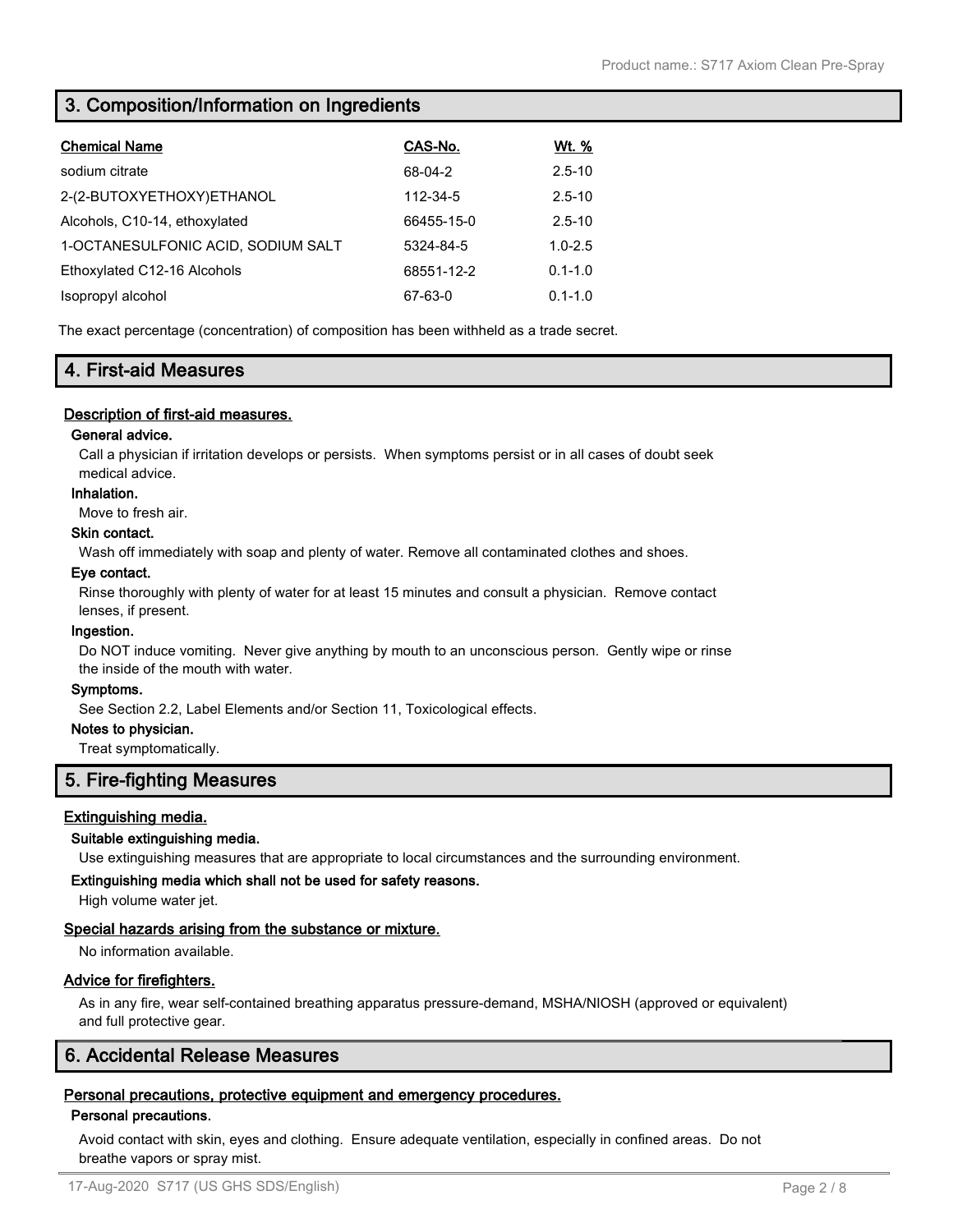#### **Advice for emergency responders.**

Use personal protection recommended in Section 8.

#### **Environmental precautions.**

Prevent product from entering drains. See Section 12 for additional Ecological information.

#### **Methods and materials for containment and cleaning up.**

### **Methods for Containment.**

Prevent further leakage or spillage if safe to do so. Pick up and transfer to properly labeled containers.

#### **Methods for cleaning up.**

Use personal protective equipment as required.

#### **Reference to other sections.**

See section 8 for more information.

### **7. Handling and Storage**

#### **Conditions for safe storage, including any incompatibilities.**

#### **Advice on safe handling.**

Handle in accordance with good industrial hygiene and safety practice.

#### **Hygiene measures.**

See section 7 for more information.

#### **Storage Conditions.**

Keep containers tightly closed in a cool, well-ventilated place.

### **8. Exposure Controls/Personal Protection**

## **Ingredients with Occupational Exposure Limits**

| <b>Chemical Name</b>      | <b>ACGIH TLV-TWA</b> | <b>ACGIH-TLV STEL</b> | <b>OSHA PEL-TWA</b> | <b>OSHA PEL-CEILING</b> |
|---------------------------|----------------------|-----------------------|---------------------|-------------------------|
| 2-(2-BUTOXYETHOXY)ETHANOL | 10 ppm               | N.E.                  | N.E.                | N.E.                    |
| Isopropyl alcohol         | $200$ ppm            | 400 ppm               | 400 ppm             | N.E.                    |

**TLV = Threshold Limit Value TWA = Time Weighted Average PEL = Permissible Exposure Limit STEL = Short-Term Exposure Limit N.E. = Not Established**

#### **Engineering Measures.**

Showers, eyewash stations, and ventilation systems.

#### **Personal protective equipment.**

#### **Eye/Face Protection.**

Safety glasses with side-shields.

#### **Skin and body protection.**

Wear suitable protective clothing.

#### **Respiratory protection.**

In case of insufficient ventilation wear suitable respiratory equipment.

### **9. Physical and chemical properties.**

### **Information on basic physical and chemical properties.**

| Liguid        |
|---------------|
| Clear         |
| Mint Green    |
| Floral/Herbal |
|               |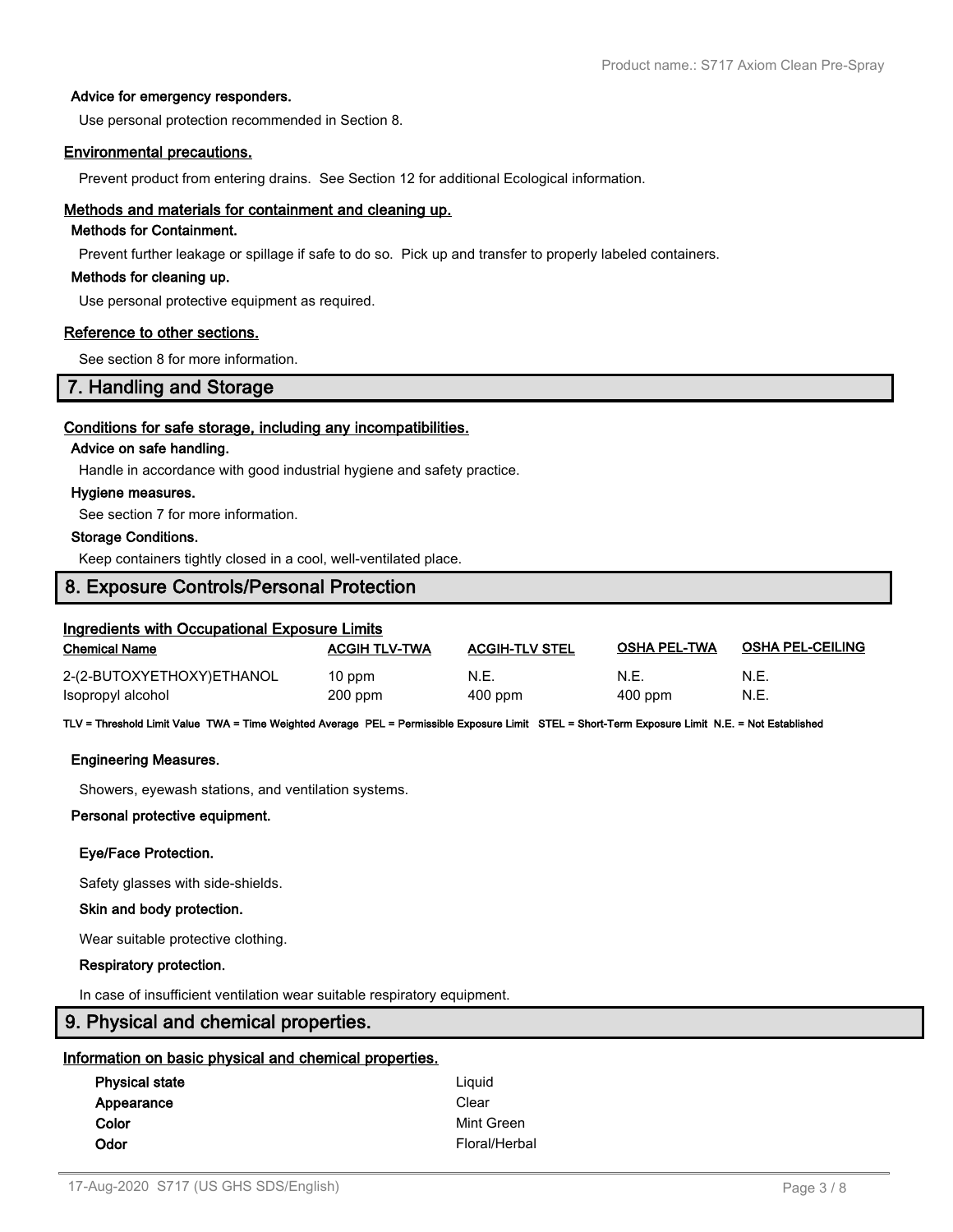| <b>Odor Threshold</b><br>рH               | No Information<br>9.9       |
|-------------------------------------------|-----------------------------|
| Melting/freezing point., °C (°F)          | No Information              |
| Flash Point., °C (°F)                     | >94 (>201.20)               |
| Boiling point/boiling range., °C (°F)     | 83 - 1,412 (181.4 - 2573.6) |
| <b>Evaporation rate</b>                   | No Information              |
| <b>Explosive properties.</b>              | No Information              |
| Vapor pressure.                           | No Information              |
| Vapor density.                            | No Information              |
| Specific Gravity. (g/cm <sup>3</sup> )    | 1.050                       |
| Water solubility.                         | Soluble                     |
| Partition coefficient.                    | No Information              |
| Autoignition temperature., °C             | No Information              |
| Decomposition Temperature °C.             | No Information              |
| Viscosity, kinematic.                     | No Information              |
| Other information.                        |                             |
| Volatile organic compounds (VOC) content. | $0.1\%$                     |
| Density, Ib/gal                           | No Information              |

# **10. Stability and Reactivity**

#### **Reactivity.**

Stable under normal conditions.

#### **Chemical stability.**

Stable under recommended storage conditions.

#### **Possibility of hazardous reactions.**

None known based on information supplied.

### **Conditions to Avoid.**

None known.

#### **Incompatible Materials.**

None known based on information supplied.

### **Hazardous Decomposition Products.**

None known.

### **11. Toxicological Information**

### **Information on toxicological effects.**

#### **Acute toxicity.**

**Product Information**

No Information

### **The following values are calculated based on chapter 3.1 of the GHS document.**

**ATEmix (dermal)** 34,917.6 mg/kg

**ATEmix (inhalation - dust/mist)** 37.50 mg/l

### **Component Information.**

| CAS-No.  | <b>Chemical Name</b>      | LD50 Oral        | LD50 Dermal             | <b>LC50</b> Inhalation |
|----------|---------------------------|------------------|-------------------------|------------------------|
| 68-04-2  | sodium citrate            | 6500 mg/kg       | > 5 q/kq                | N.I.                   |
| 112-34-5 | 2-(2-BUTOXYETHOXY)ETHANOL | 5660 mg/kg Rat   | 2700 mg/kg<br>Rabbit    | N.I.                   |
| 67-63-0  | Isopropyl alcohol         | 5840 mg/kg (Rat) | 13,900 mg/kg<br>Rabbit) | N.I.                   |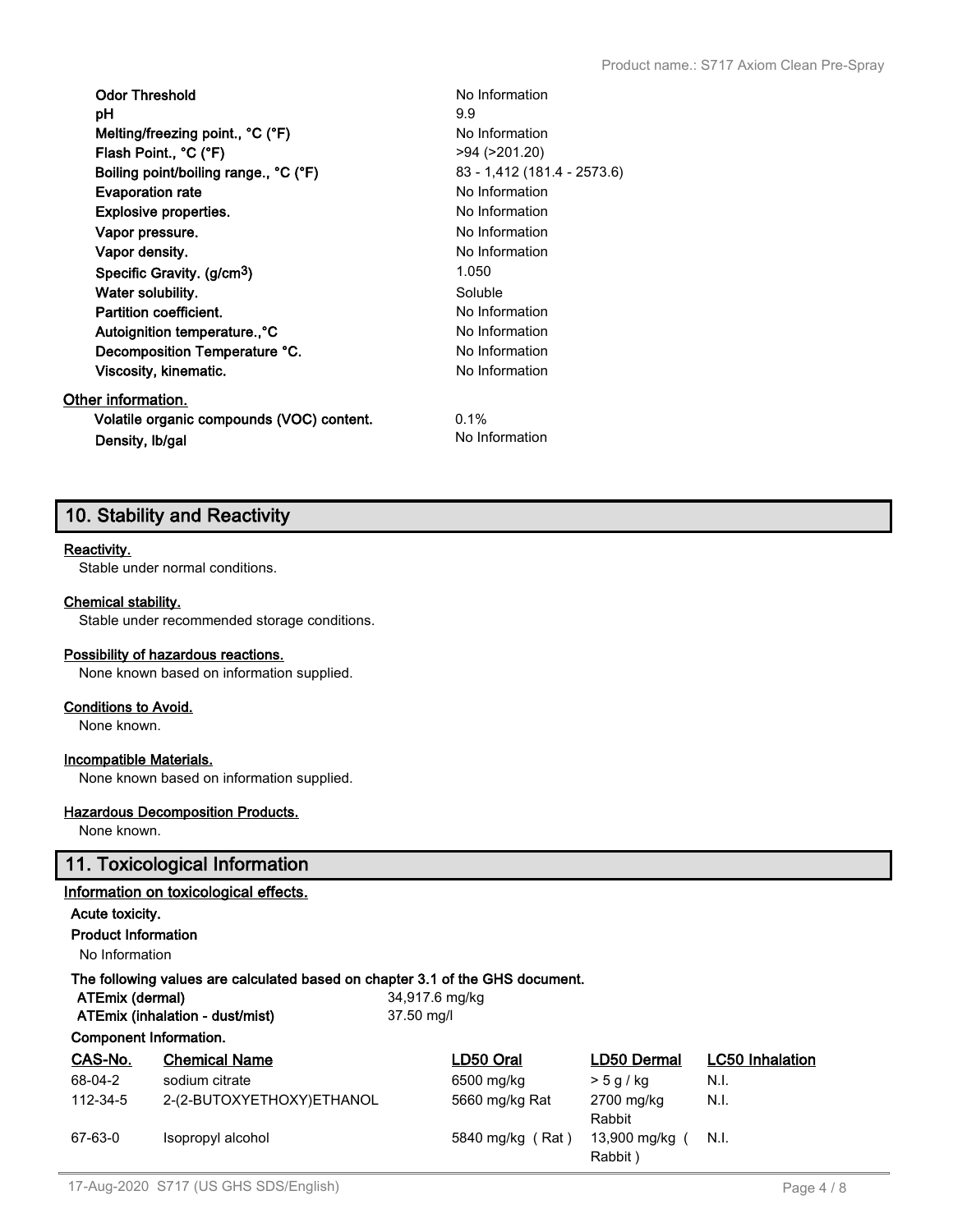N.I. = No Information

#### **Skin corrosion/irritation.**

#### No Information

#### **Eye damage/irritation.**

No Information

### **Respiratory or skin sensitization.**

No Information

### **Ingestion.**

No Information

### **Germ cell mutagenicity.**

No Information

#### **Carcinogenicity.**

No Information

### **Reproductive toxicity.**

No Information

#### **Specific target organ systemic toxicity (single exposure).**

### No Information

### **Specific target organ systemic toxicity (repeated exposure).**

No Information

#### **Aspiration hazard.**

No Information

### **Primary Route(s) of Entry**

No Information

# **12. Ecological Information**

### **Toxicity.**

6.40% of the mixture consists of ingredient(s) of unknown aquatic toxicity

### **Ecotoxicity effects.**

| Chemical Name                                    | Toxicity to algae                                                                                   | Toxicity to fish                                                                                                                            | Toxicity to daphnia and other<br>aquatic invertebrates             |
|--------------------------------------------------|-----------------------------------------------------------------------------------------------------|---------------------------------------------------------------------------------------------------------------------------------------------|--------------------------------------------------------------------|
| sodium citrate<br>68-04-2                        |                                                                                                     | LC50 96 h Poecilia reticulata<br>18000 - 32000 mg/L                                                                                         | EC50 48 h Daphnia magna 5600<br>$-10000$ mg/L                      |
| 2-(2-BUTOXYETHOXY)<br><b>ETHANOL</b><br>112-34-5 | EC50 96 h Desmodesmus<br>subspicatus >100 mg/L                                                      | 1300 mg/L                                                                                                                                   | LC50 96 h Lepomis macrochirus EC50 48 h Daphnia magna >100<br>mq/L |
| Isopropyl alcohol<br>67-63-0                     | EC50 96 h Desmodesmus<br>subspicatus >1000 mg/L, EC50<br>72 h Desmodesmus subspicatus<br>>1000 mg/L | LC50 96 h Pimephales promelas<br>9640 mg/L, LC50 96 h<br>Pimephales promelas 11130 mg/<br>L, LC50 96 h Lepomis<br>macrochirus >1400000 µg/L | EC50 48 h Daphnia magna<br>13299 mg/L                              |

### **Persistence and degradability.**

No data are available on the product itself.

### **Bioaccumulative potential.**

Discharge into the environment must be avoided.

| <u>CAS-No.</u>           | <b>Chemical Name</b> | log POW |
|--------------------------|----------------------|---------|
| 67-63-0                  | Isopropyl alcohol    | 0.05    |
| <u>Mobility in soil.</u> |                      |         |

#### No information

### **Other adverse effects.**

No information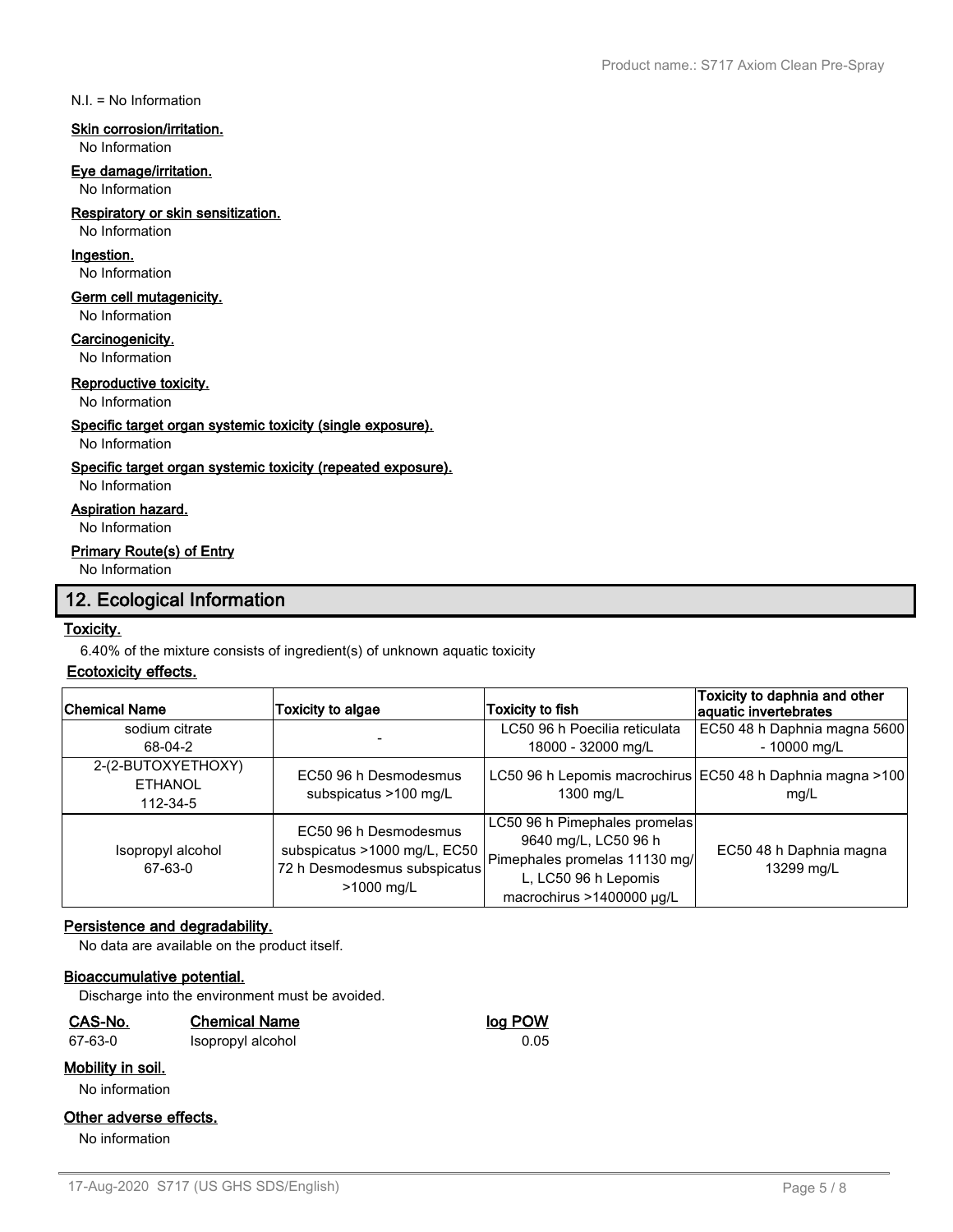# **13. Disposal Considerations**

### **Waste Disposal Guidance.**

Disposal should be in accordance with applicable regional, national and local laws and regulations.

### **14. Transport Information**

### **DOT**

| Hazard Class:        | Not regulated |
|----------------------|---------------|
| IMDG                 |               |
| <b>Hazard Class:</b> | Not regulated |
| IATA                 | Not regulated |

# **15. Regulatory Information**

## **International Inventories:**

| TSCA                 | Complies                                                                                          |  |  |
|----------------------|---------------------------------------------------------------------------------------------------|--|--|
| DSL                  | Complies                                                                                          |  |  |
| <b>DSL/NDSL</b>      | Complies                                                                                          |  |  |
| <b>EINECS/ELINCS</b> |                                                                                                   |  |  |
| <b>ENCS</b>          |                                                                                                   |  |  |
| <b>IECSC</b>         |                                                                                                   |  |  |
| KECI                 |                                                                                                   |  |  |
| <b>PICCS</b>         |                                                                                                   |  |  |
| AICS                 |                                                                                                   |  |  |
| <b>NZIoC</b>         |                                                                                                   |  |  |
| TCSI                 |                                                                                                   |  |  |
| <b>TSCA</b>          | United States Toxic Substances Control Act Section 8(b) Inventory.                                |  |  |
| <b>DSL</b>           | Canadian Domestic Substances List.                                                                |  |  |
| <b>DSL/NDSL</b>      | Canadian Domestic Substances List/Canadian Non-Domestic Substances List                           |  |  |
| <b>EINECS/ELINCS</b> | European Inventory of Existing Chemical Substances/European List of Notified Chemical Substances. |  |  |
| <b>ENCS</b>          | Japan Existing and New Chemical Substances.                                                       |  |  |
| <b>IECSC</b>         | China Inventory of Existing Chemical Substances.                                                  |  |  |
| <b>KECL</b>          | Korean Existing and Evaluated Chemical Substances.                                                |  |  |
| <b>PICCS</b>         | Philippines Inventory of Chemicals and Chemical Substances.                                       |  |  |
| <b>AICS</b>          | Australian Inventory of Chemical Substances.                                                      |  |  |
| <b>NZIoC</b>         | New Zealand Inventory of Chemicals.                                                               |  |  |
| <b>TCSI</b>          | Taiwan Chemical Substance Inventory                                                               |  |  |
|                      |                                                                                                   |  |  |

# **U.S. Federal Regulations:**

### **SARA SECTION 313:**

This product contains the following substances subject to the reporting requirements of Section 313 of Title III of the Superfund Amendment and Reauthorization Act of 1986 and 40 CFR part 372: .

This product does not contain any chemicals that are subject to the reporting requirements of SARA 313.

### **TOXIC SUBSTANCES CONTROL ACT 12(b):**

This product contains the following chemical substances subject to the reporting requirements of TSCA 12(B) if exported from the United States:.

### **Chemical Name CAS-No.**